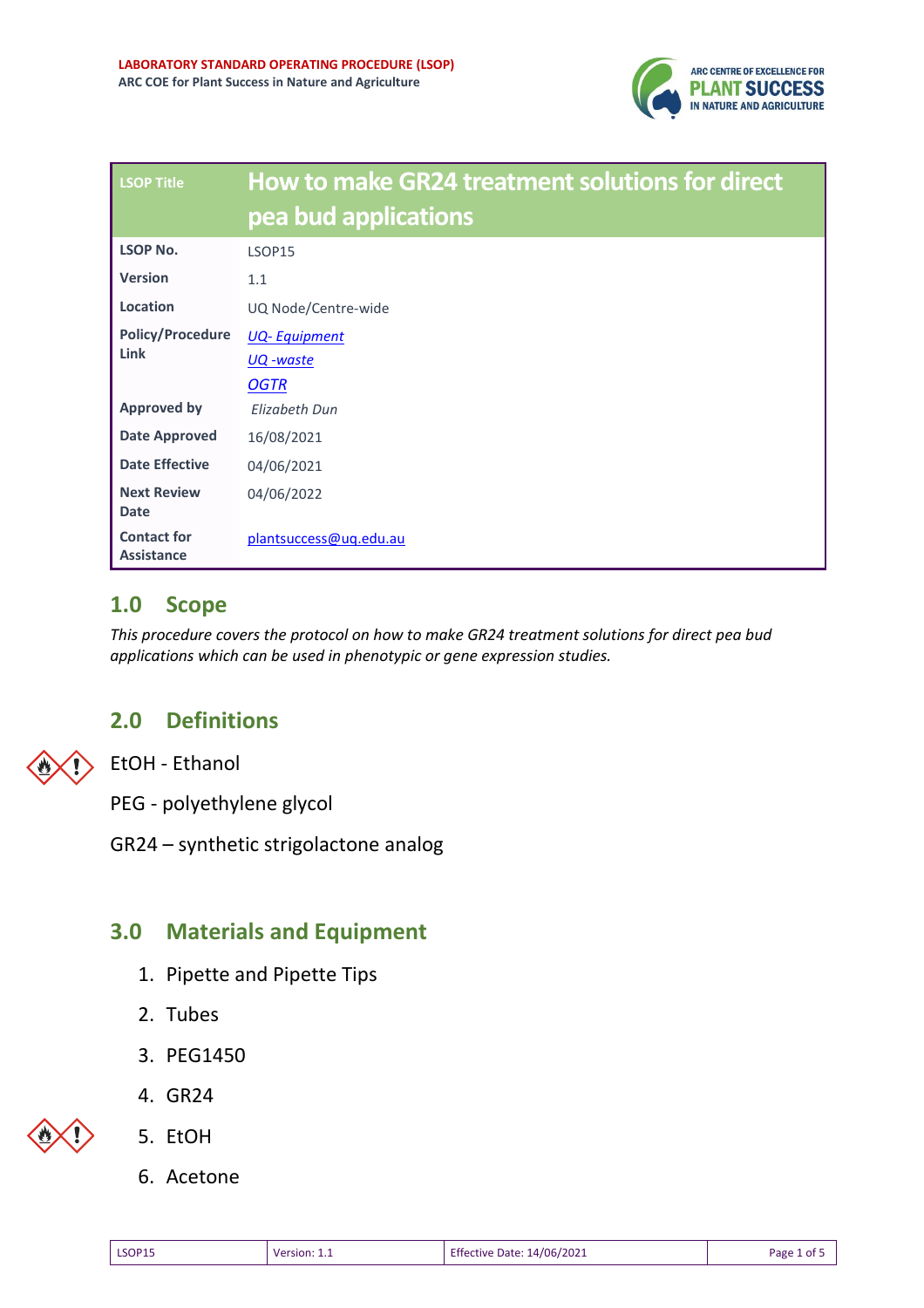**ARC COE for Plant Success in Nature and Agriculture:** *How to make GR24 treatment solutions for direct pea bud applications*

7. Plants

### **4.0 Prescribed Actions**

| <b>Effective Date: 14/06/2021</b><br>LSOP15<br>Page 2 of 5<br>Version: 1.1 |  |
|----------------------------------------------------------------------------|--|
|----------------------------------------------------------------------------|--|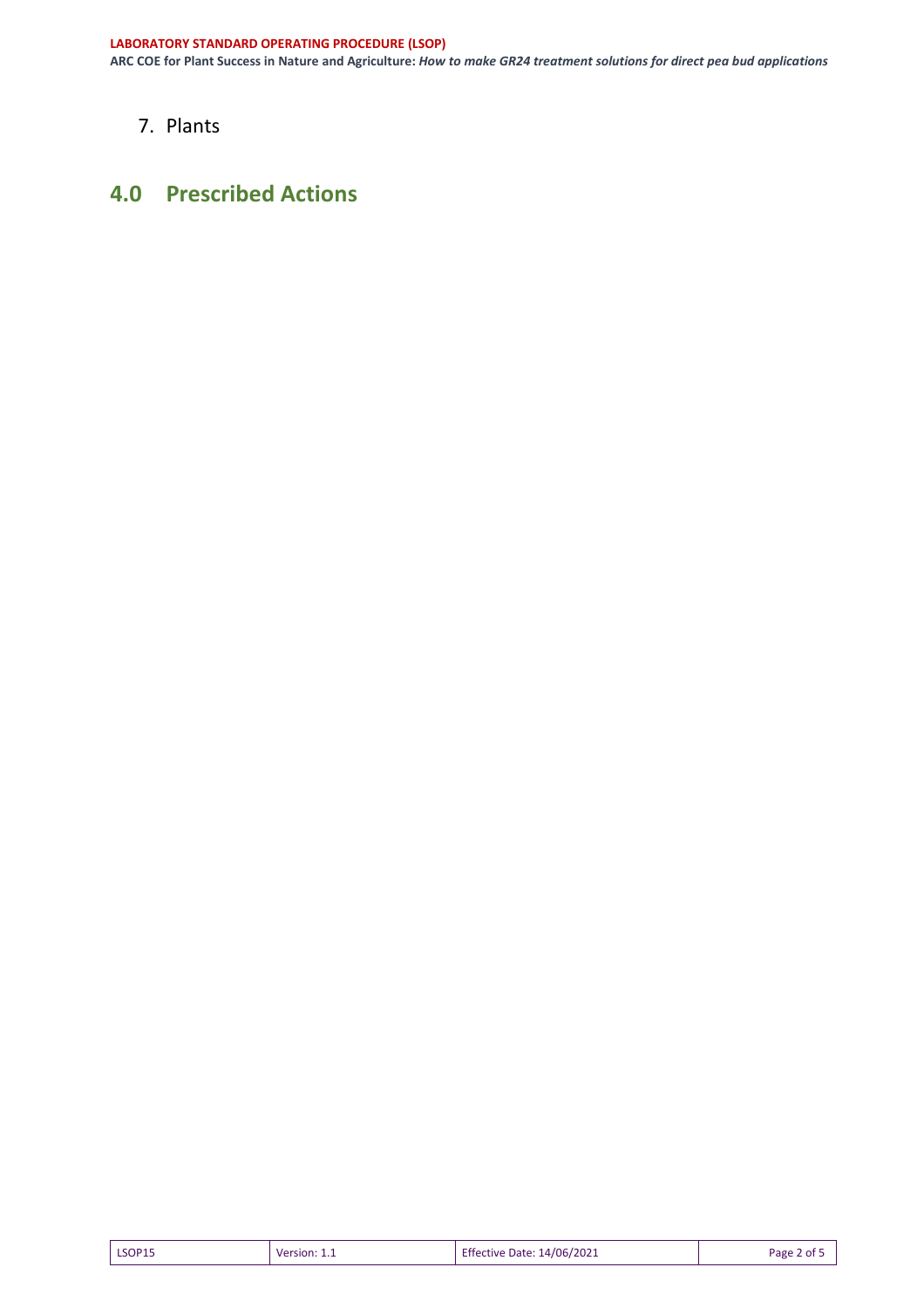#### **LABORATORY STANDARD OPERATING PROCEDURE (LSOP)**

**ARC COE for Plant Success in Nature and Agriculture:** *How to make GR24 treatment solutions for direct pea bud applications*



1. If using bud treatments for phenotypic experiments, make solution to give the following final concentrations: 50% EtOH, 2% PEG 1450, 0.1% acetone

| Solution       | 100%<br><b>EtOH</b> | MilliQ<br>Water | 8% PEG 1450<br>$(in 50\% EtoH)$ | 1mM GR24<br>(in acetone) | Acetone                  |  | <b>Total</b><br><b>Volume</b> |
|----------------|---------------------|-----------------|---------------------------------|--------------------------|--------------------------|--|-------------------------------|
| Control        | $375 \mu L$         | $374 \mu L$     | $250 \mu L$                     | $\overline{\phantom{0}}$ | $1 \mu L$                |  | $1000 \mu L$                  |
| $1 \mu M$ GR24 | $375 \mu L$         | $374 \mu L$     | $250 \mu L$                     | . µL                     | $\overline{\phantom{a}}$ |  | $1000 \mu L$                  |
|                |                     |                 |                                 |                          |                          |  |                               |
|                |                     |                 |                                 |                          |                          |  |                               |
|                |                     |                 |                                 |                          |                          |  |                               |
|                |                     |                 |                                 |                          |                          |  |                               |
|                |                     |                 |                                 |                          |                          |  |                               |

| LSOP15 | Version:<br>. | <b>Effective Date: 14/06/2021</b> | Page 3 of 5 |
|--------|---------------|-----------------------------------|-------------|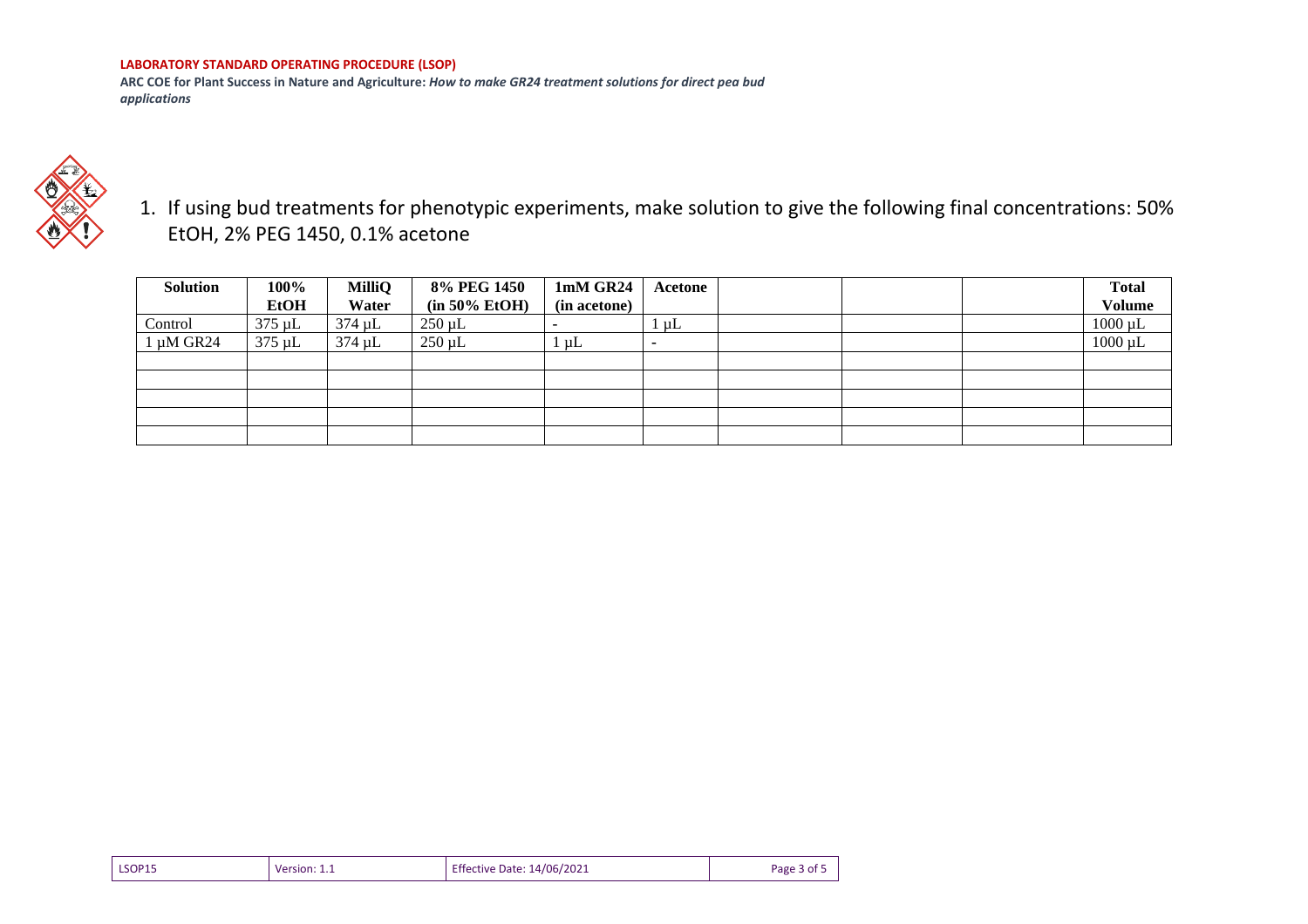#### Working solution preparation



- 1. Have ready 8% PEG1450 and GR24 stock solutions (see appendix) plus 100% EtOH (analytical grade), MilliQ water, acetone.
- 2. Prepare bud treatment solutions on ice, preferably on the day of the experiment.

*NB: If making solutions in advance (e.g. day or morning before), store treatments solutions in freezer at -20°C (50% EtOH will not freeze).*

- 3. Take to glasshouse on ice
- 4. Make enough solution to treat all buds, plus some spare.

*NB: Usually, 10 µL solution is applied to each bud*.

| <b>LSOP15</b> | Version: | <b>Effective Date: 14/06/2021</b> | Page 4 of 5 |
|---------------|----------|-----------------------------------|-------------|
|               |          |                                   |             |